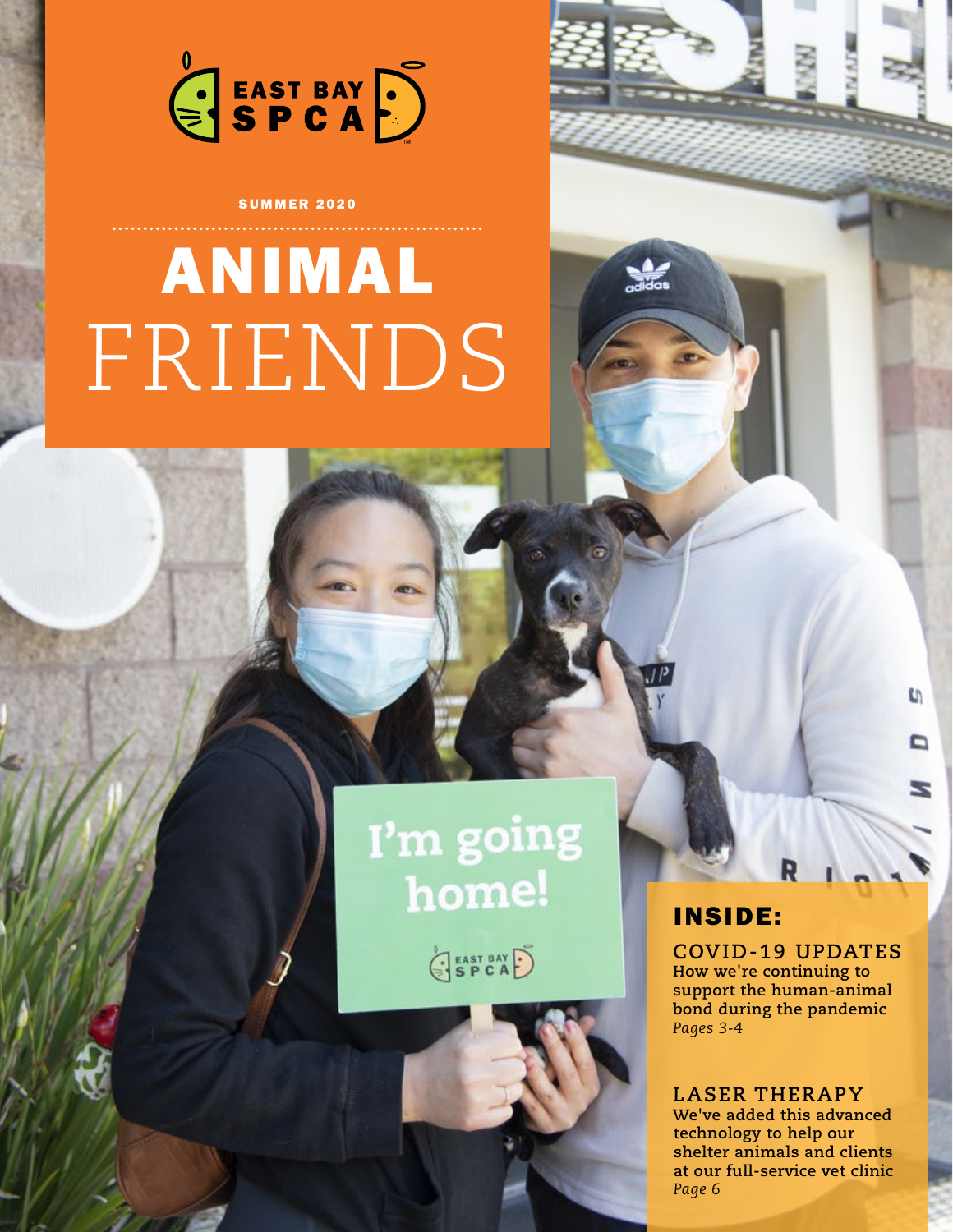

#### MESSAGE FROM PRESIDENT AND CEO ALLISON LINDQUIST

**THANK YOU** to all of you who have supported the East Bay SPCA over the past few months as we have continued to navigate our way through the ongoing COVID-19 global pandemic and the countless ways it has affected all of our lives.

Despite closing our shelter doors to the public on March 17, we have remained highly active and have actually found new and innovative ways to continue supporting local animals and our community during these especially challenging times.

Our full-service veterinary clinic has remained open and has adopted curbside check-in for appointments and other contact-free ways for clients to safely ensure high quality care for their pets by phone or online. Despite the challenges of operating during a pandemic, our clinic staff achieved renewal of our accreditation from the American Animal Hospital Association (AAHA) in April to continue our status as one of only 12% of all animal hospitals in the U.S. and Canada with this distinction.

We continue to conduct dog and cat adoptions by appointment through our "matchmaking" system where our staff match an adoptable animal's individual traits with an adoption applicant's family, home and lifestyle information. We salute our many foster volunteers who continue to provide caring and stimulating environments for hundreds of animals in their private homes.

You may have seen or heard of our weekly free Pet Food Pantry distributions held on Fridays at our Oakland Spay/Neuter Surgery Center. We are proud to be providing pet guardians and their beloved companion animals with free cat and dog food during this time of great need through our contactless drive-through system. If you would like to donate pet food, the preferred safest way to do so is through our online Amazon Wishlist at eastbayspca.org/wishlist.

With the approval of summer camps as an allowed group activity, we are conducting our youth Animal Camps from June through August at our shelters in Oakland and Dublin for a maximum of 12 campers per session. For more information or to register please visit eastbayspca.org/summercamp.

I especially want to thank those of you who generously supported us on May 5, Giving Tuesday Now, on which we raised more than \$43,000 in addition to the generous matching gift of \$20,000 provided by Central Garden & Pet.

The continued operation and accomplishments of the East Bay SPCA would not be possible without our exceptionally dedicated staff, many of whom have worked continuously, both onsite and remotely, during this pandemic. I invite you to read more about happy outcomes and testimonials from those who have benefited from our services during this challenging time on pages 3-4.

Thank you for helping us continue to serve animals and people who need our help now more than ever before.

With appreciation,

 $enC$ 

ALLISON C. LINDQUIST President and CEO East Bay SPCA



*Allison with Marble.*

#### **BOARD OF DIRECTORS**

Mark Cratsenburg *Board Chair*  Marilyn Leahy *Vice Chair* Heidi Madsen *Secretary* Sandi Wright *Treasurer* Miranda Helmer Jay Hernandez Bridge Mei Carrie Schliemann Stacey Wells

#### **LEADERSHIP**

Allison Lindquist *President and CEO*

Karalyn Aronow *Vice President of Operations*

Kristen Beitzel *Vice President of Medical Services*

Barbara Dryg *Vice President of Finance*

Kimberly Low *Vice President of Development*

#### **LOCATIONS**

Oakland Adoption Center and Theodore B. Travers Family Veterinary Clinic 8323 Baldwin Street Oakland, CA 94621 (510) 569-0702

Oakland Spay & Neuter Surgery Center 410 Hegenberger Road Oakland, CA 94621 (510) 639-7387

Dublin Adoption Center and Spay and Neuter Surgery Center 4651 Gleason Drive Dublin, CA 94568 (925) 479-9670

#### **OUR MISSION**

THE EAST BAY SPCA is committed to the welfare of cats and dogs in the communities we serve. We strive to eliminate animal cruelty, neglect and overpopulation by providing programs and education that support people and companion animals.

#### **VISIT US ONLINE AT** eastbayspca.org

#### **FOLLOW US ON FACEBOOK @**eastbayspca

The East Bay SPCA is a 501(c)(3) nonprofit organization. Federal Tax ID # 94-1322202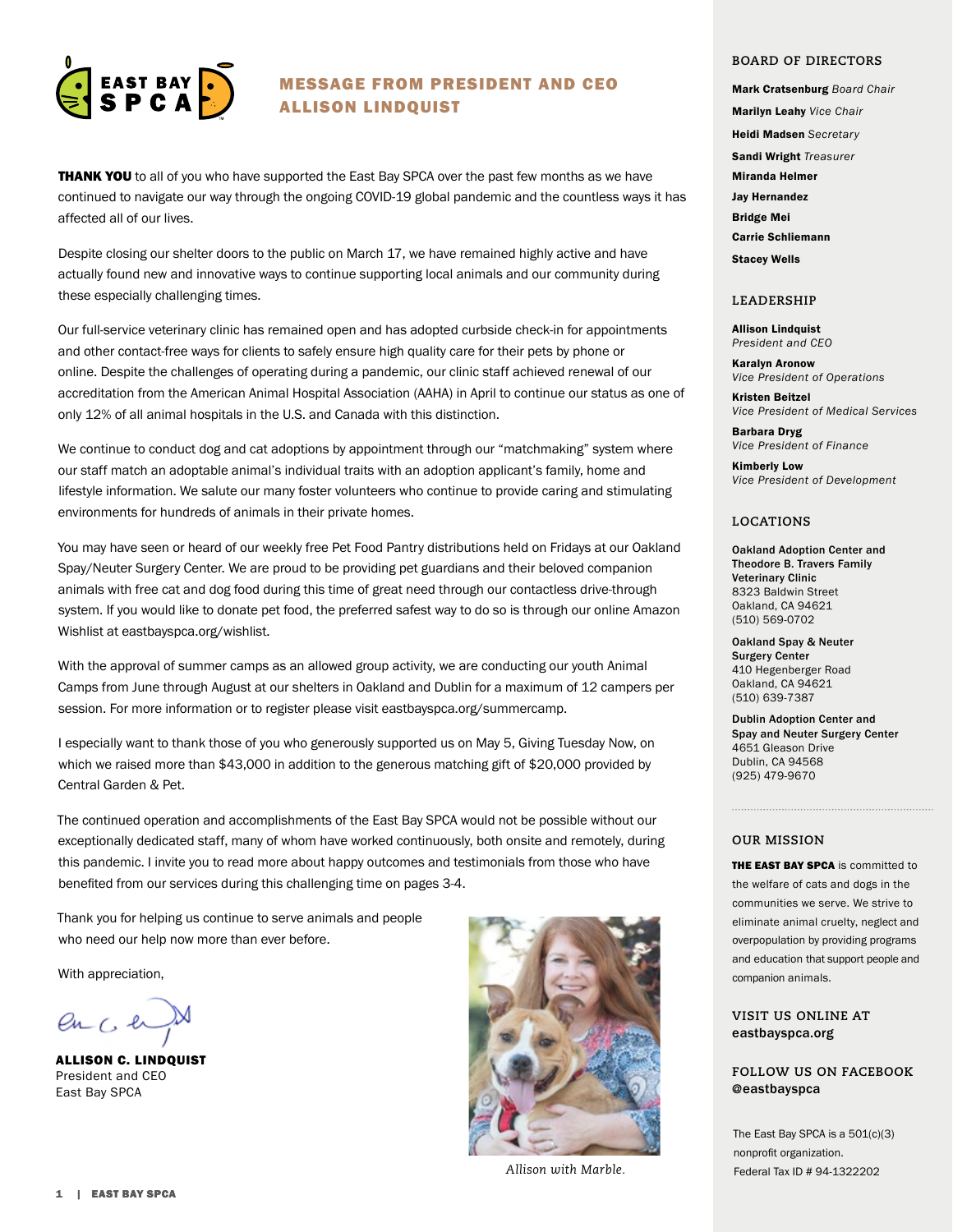## LOST, AND FOUND! MICROCHIPPING AWARENESS MONTH

June is National "Microchip Your Pet Month" and we recently facilitated some shining examples of how pet microchip information can be crucial to reuniting lost pets with their families.

Shortly after Shelter in Place began, a client brought a stray dog they had found in to our Theodore B. Travers Family Veterinary Clinic to examine an apparent leg injury. When our team went to exam the dog, they discovered he had a registered microchip.

Our team called Tania, the contact associated with the microchip. She was both shocked and excited to hear her dog, Buddy, was in our care! He had been missing since July of 2019 and she had imagined the worst after not being able to find him for so long and feared she would never see him again. Tania quickly came to redeem him and when she called "Buddy!", both dog and owner were joyfully reunited.



*Tania the day she was reunited with Buddy.*

"We had Buddy for seven years, so when he went missing we were heartbroken. We thought we would never see him again. My family and I are very thankful to the East Bay SPCA for reuniting us with him!" says Tania.

Not long after that, a good Samaritan found a little black and white Chihuahua and brought him to our Oakland location. This little dog also had a registered microchip and was named Bailey. We contacted Bailey's owner, Tami, who was relieved and thrilled to have her dog back.

While microchips do not replace a collar and ID tags, they can make all the difference when it comes to finding and retrieving your pet(s) should they become lost or



PROGRAM *Highlight*

*Bailey reunited with Tami.*

stolen. According to the American Veterinary Medical Association, microchipped dogs are more than twice as likely to be reunited with their families and microchipped cats are more than 20 times more likely to be reunited with their families.

These stories remind us of the importance of not only microchipping pets but also making sure the contact information associated with the microchip is up to date. If you find a stray animal, remember that animal shelters and veterinary offices are resources for the community that can help determine if an animal has a registered microchip and possibly an owner who is looking for them.

Helping reunite pets and their owners is just one of the many essential services the East Bay SPCA has been able to continue providing during Shelter in Place.

All pets adopted from our Adoption Centers are microchipped before going home.

> We offer affordable microchips at our Theodore B. Travers Family Veterinary Clinic in Oakland.

Find out more at eastbayspca.org/microchip.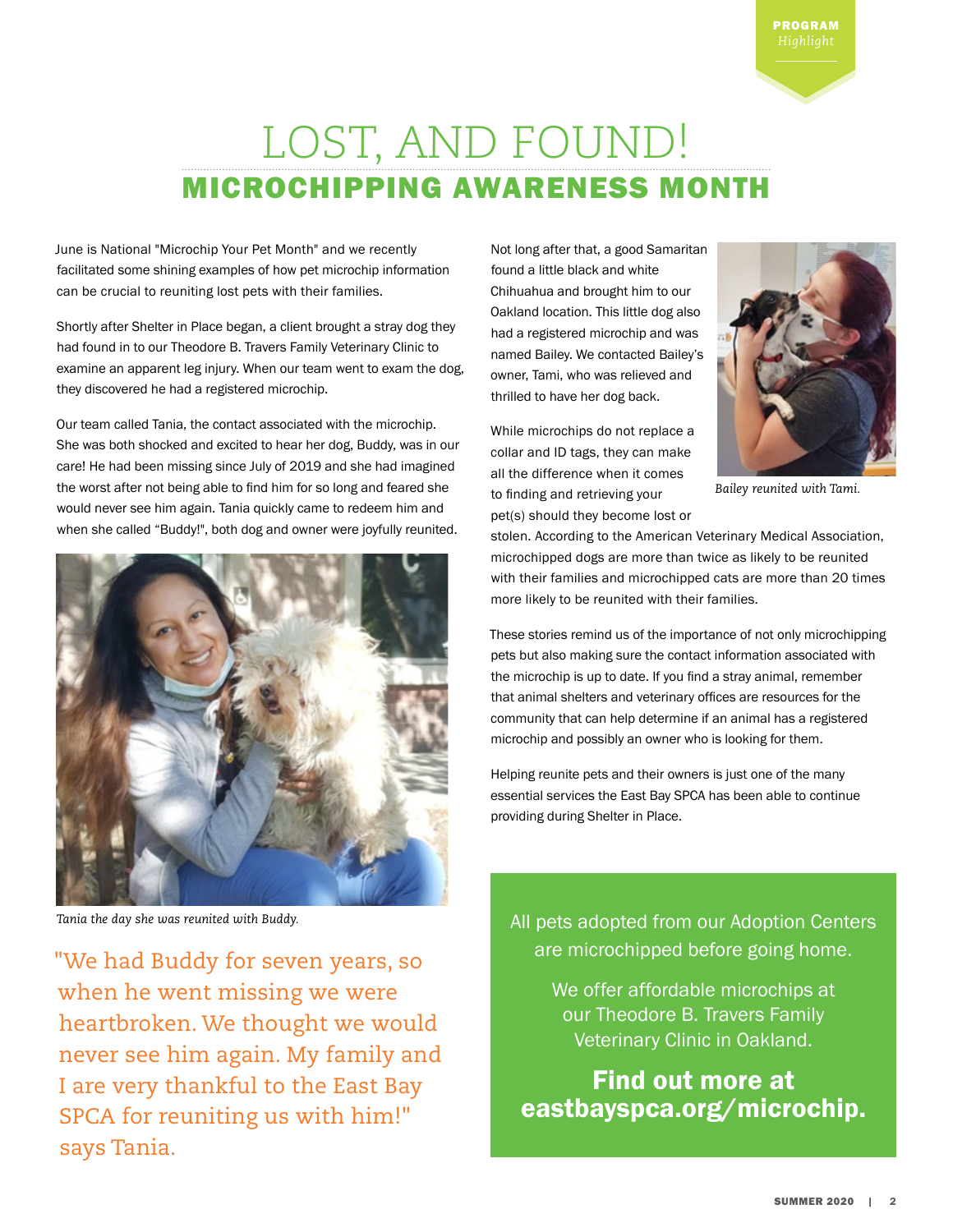# WE'RE HERE FOR YOU A SILVER LINING DURING COVID-19

The world is certainly at a different place than just a few months ago before COVID-19 made a global impact on our everyday lives. The East Bay SPCA has and will remain a vital resource for people and animals in our community. Despite the numerous challenges created by the pandemic, we've managed to develop innovative and creative ways to save and enrich the lives of animals and people in need in our local community during these unprecedented times.

Immediately after Shelter in Place orders were announced, our foster team jumped into action to place over 100 shelter dogs and cats in foster homes in just two weeks. The fostering experience proved to be mutually beneficial for both the animals and people who were confined to their homes.

Adriane, foster mom to special needs puppy Chelsea, reports, "In this stressful time Chelsea's moments of puppy zoomies make me smile and laugh several times a day. I don't know how much tougher this time would be without her. Watching her blossom outside of the shelter, to earn her affection, and build her confidence is a wonderful experience."

While traditional adoptions were temporarily suspended, our team continued to find shelter cats and dogs homes through a modified adoption process to ensure the safety of staff, adopters, and shelter animals. A virtual matchmaking adoption process was launched where our staff match an adoptable animal's individual traits with an adoption applicant's family, home and lifestyle information. We're thrilled to share updates from these happy families below.

To support the increasing number of pet guardians who have been financially impacted by the pandemic, we converted our monthly free Pet Food Pantry distribution to a weekly drive-through. Thanks to generous contributions from Hill's Pet Nutrition, Pet Food Express and numerous individual donors, we have been able to keep weekly pantries running to help people like Ingrid and her dog Charlie.

"As a photographer, COVID-19 has wiped out my business. I am really struggling but this will help me feed my animals for a few weeks. It's wonderful that the East Bay SPCA is providing this for people in need," says Ingrid.



*Ingrid and her dog Charlie at the weekly drive-through Pet Food Pantry.*

### RECENT ADOPTION UPDATES DURING SHELTER IN PLACE



*"Holly could not have come at a better time for us. I work late hours at a local hospital while my girlfriend works from home, so having Holly around to keep her company while I'm away in the evening has really helped mitigate a lot of stress."* 



*"We initially planned on just fostering Milo, but decided to adopt him when we saw what a wonderful fit he was in our home. He enjoys sitting on sunny windowsills, snuggling and joining us on the couch for movies and video games. Milo is the best thing that could have possibly happened to our family during this time."*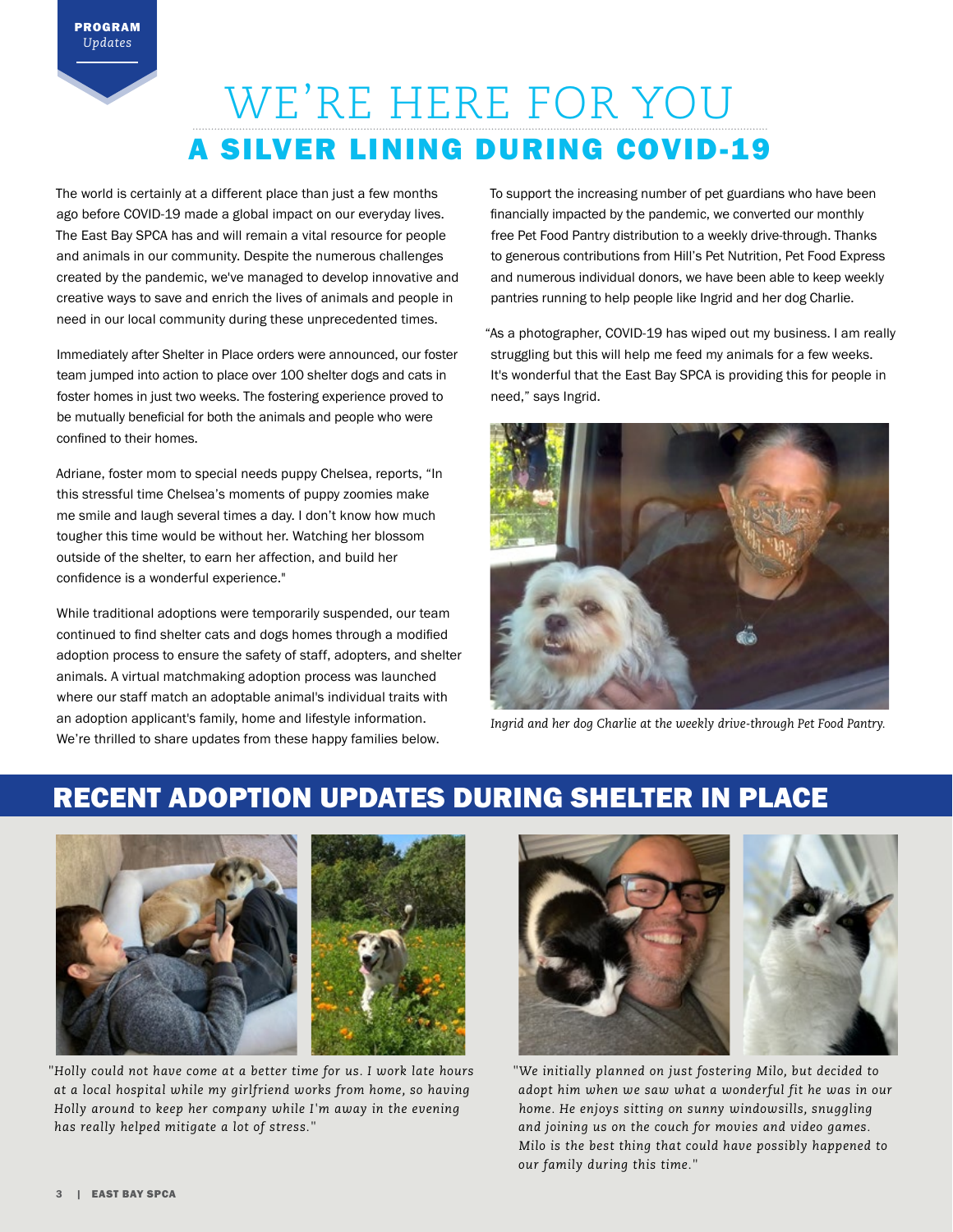Our full-service Theodore B. Travers Family Veterinary Clinic remained open with proper safety protocols and extended hours to Saturdays as an essential service for animals who required prescriptions or were in discomfort, like Emma, who needed emergency surgery.

"When our cat Emma required emergency surgery, we were grateful to be recommended to the East Bay SPCA, who was able to perform the surgery at a cost we could afford. We do not have pet insurance so an emergency surgery would have been quite an expense during this time when we need to be extra careful with our finances."

"Emma is now at home and happy. We're so thankful for everyone at the East Bay SPCA for taking such good care of her," says Emma's owner Sandy Juarez-Wallach.

To support people with pets at home who wish to use their time to get a start on dog training, we converted our typical in-person dog training classes to online versions. Virtual classes include video submission to ensure clients continue to receive individual feedback and tips as if they were in the classroom.

"I looked forward to Skill Builders every week. Having never done a dog training class before, I don't know what I might have missed by having it online*—*but it's hard to imagine! The lessons of how to BE with my dog will stick with me for a long time", says Amy Leibowitz, who has since signed up for Level 2 Connection Boosters.

We have been a vital resource for the East Bay for nearly 150 years and are committed to being here for you well into the future. We can't wait to see what else we can do together, even in the most challenging times.

# NUMBERS DURING SHELTER IN PLACE\*

159 284 cats and dogs<br>to foster home to foster homes adoptions

13,028 pounds of free pet food given out at weekly Pet Food Pantries

> 976 households supported through our Pet Food Pantry

1,524 vet clinic 286 surgeries appointments performed

\*as of June 5



*"Disco truly brightens every moment of our days. He's so playful (especially for an older guy!) and he loves smelling blooming flowers on long walks or hikes. Whoever said you can't teach an old dog new tricks never met Disco—he's already learned to dance! I can't thank the East Bay SPCA enough for uniting us with our newest family member, especially now."*



*"My previous cat, Salsa, passed away around Easter. I've always had older cats because they are fun, mellow companions. The way the East Bay SPCA described Shadow reminded me a lot of Salsa. After I brought her home, she adapted very quickly. She now has her favorite windows and moves between them with the sun."*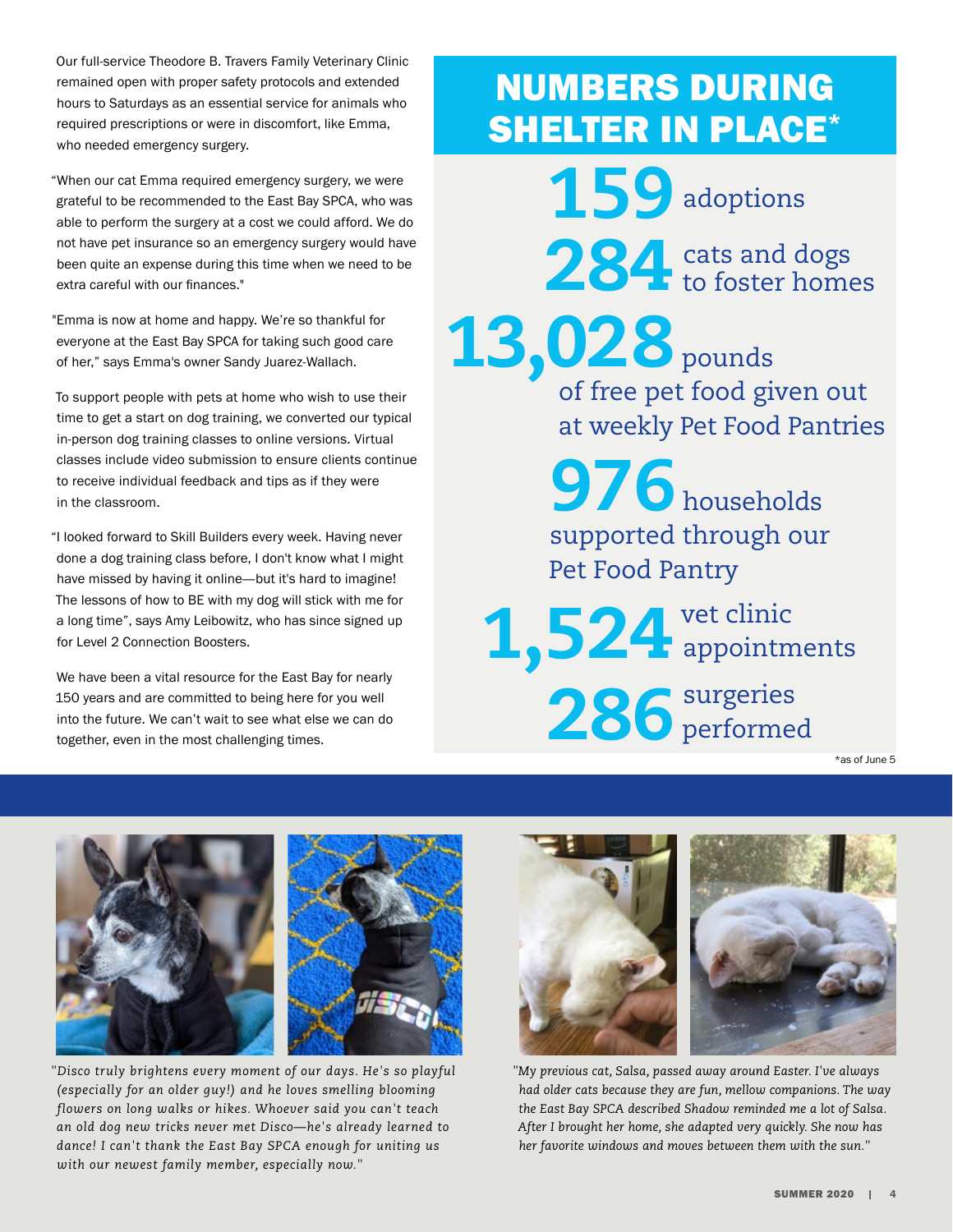### FROM TINY CHIHUAHUAS TO GREAT DANES **ASER THERAPY BENEFITS PETS BIG AND SMALL**

Laser therapy has become more common in veterinary practices as a noninvasive, affordable way to expedite and support recovery from injuries and help alleviate common ailments in senior animals. Thanks to generous funding from The William R. Duck Foundation as well as individual donors, we have acquired a handheld laser device to treat our vet clinic clients and shelter animals.

"The more tools we have in our arsenal to improve healing and ease pain, the happier our patients are. Our laser is a non-invasive tool to help our shelter animals and clinic patients with everything from arthritis to broken bones and post-operative treatments," says Dr. Gwen Gadd, East Bay SPCA staff veterinarian.

After only a few months of use, the laser has already become invaluable to many Theodore B. Travers Family Veterinary Clinic clients and shelter animals. Perseus, an eight-year old Great Dane suffering from arthritis, and his brother Bodie, a seven-year-old pit bull who has been experiencing pain, have been coming once a week for laser treatments.

"Bodie loved his laser treatments. It was like getting a massage! He was super relaxed coming out of the clinic and seemed more comfortable in his body. I am happy to say that Perseus can still go on short walks with us. We have continued treatment during Shelter in Place. Thank you East Bay SPCA Veterinary Clinic and all of your wonderful, caring staff!," reports Caroline Frierman, Perseus's mom.

East Bay SPCA alumnus, Suds, had jaw surgery before adoption and laser treatment was recommended post adoption. "Suds received six laser treatments to speed up his recovery after surgery and is doing well. Since we adopted him in April, he's gotten close to the whole family and loves to hang out with our son while he's homeschooling," says his owner Ledio.

During laser treatments, safety is our top priority. All animals and people in the exam room during treatment are provided with essential eye protection. We have goggles in a range of different sizes, to ensure all animals from the tiniest to largest furry friends are protected.



*Perseus with his mom, Caroline Frierman (left), while receiving laser treatment from our VP of Medical Services, Kristen Beitzel.*

#### Laser therapy benefits

- Produces faster healing
- Reduces swelling
- Relieves pain

### Helps treat many common injuries and conditions including

- Acute pain and post-surgical pain
- Various infections
- **Burns**
- Fractures, sprains and strains
- **Arthritis**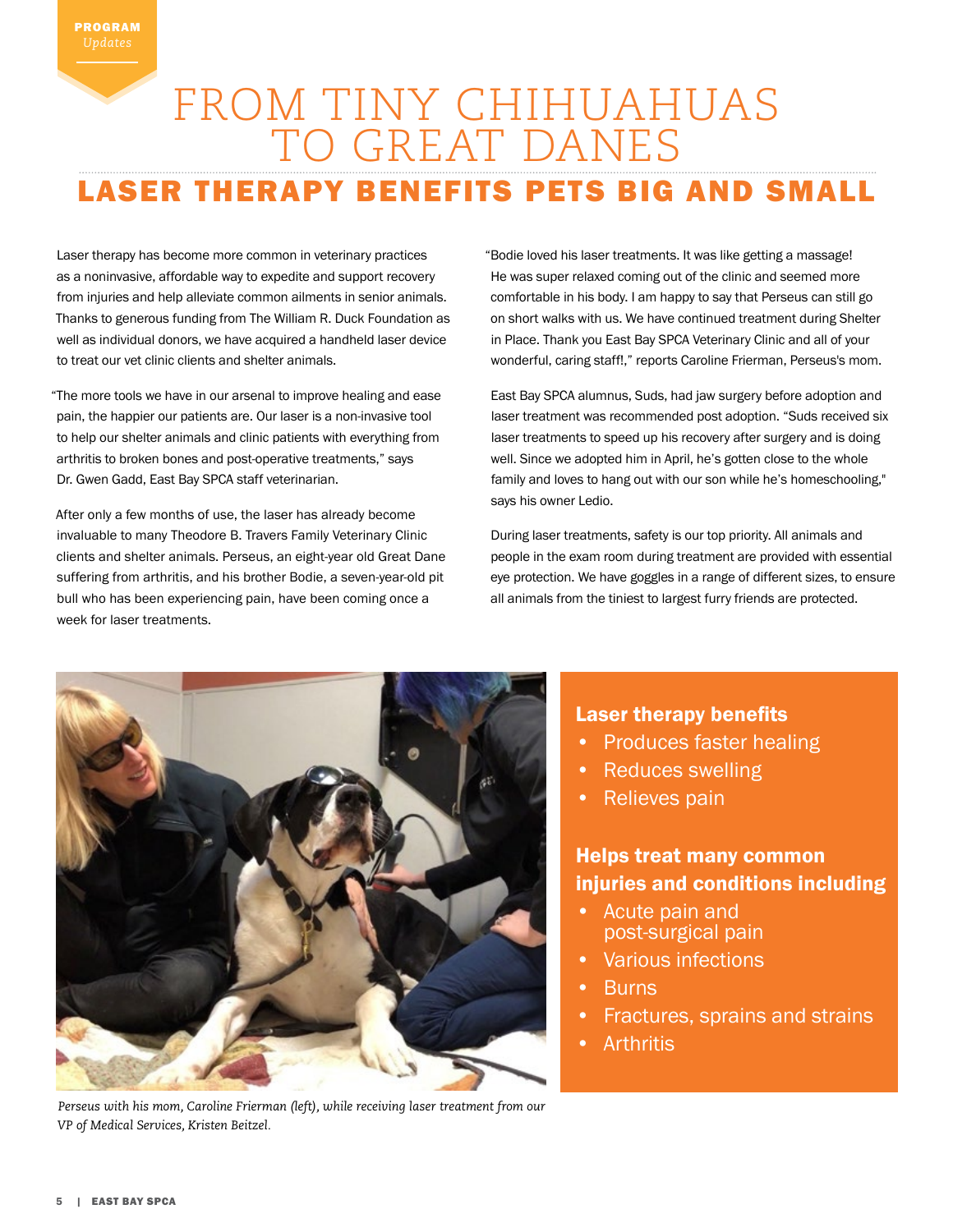

*Veterinary clinic staff member Edgar Gutierrez with Suds during his laser treatment.*



*Veterinary clinic staff members Leonne Chung (left) and Deborah Nork with Rocky, a patient being treated for arthritis with our laser.*

### Visit eastbayspca.org/veterinary-clinic to learn more about the benefits of laser therapy.

### LASER THERAPY HELPING SHELTER ANIMALS

Laser therapy recently helped two very different shelter dogs, a tiny four-pound Chihuahua named Adorabelle and a giant 100+-pound Great Dane mix named Robo. Adorabelle suffered from luxating patellas which prevented her from walking normally and required surgery to help her mobility. Robo needed surgery to fix his ACL and stabilize his ligaments.

After their surgeries, both Adorabelle and Robo recovered faster with the help of laser therapy at our shelter and will now live much more comfortable lives.

We're thrilled to report that Adorabelle has since been adopted and is doing great in her new home! At the time of press, Robo was looking for his forever home.



*Adorabelle receiving laser treatment (left) and the day she was adopted. Robo during laser treatment therapy with our medical support team.*